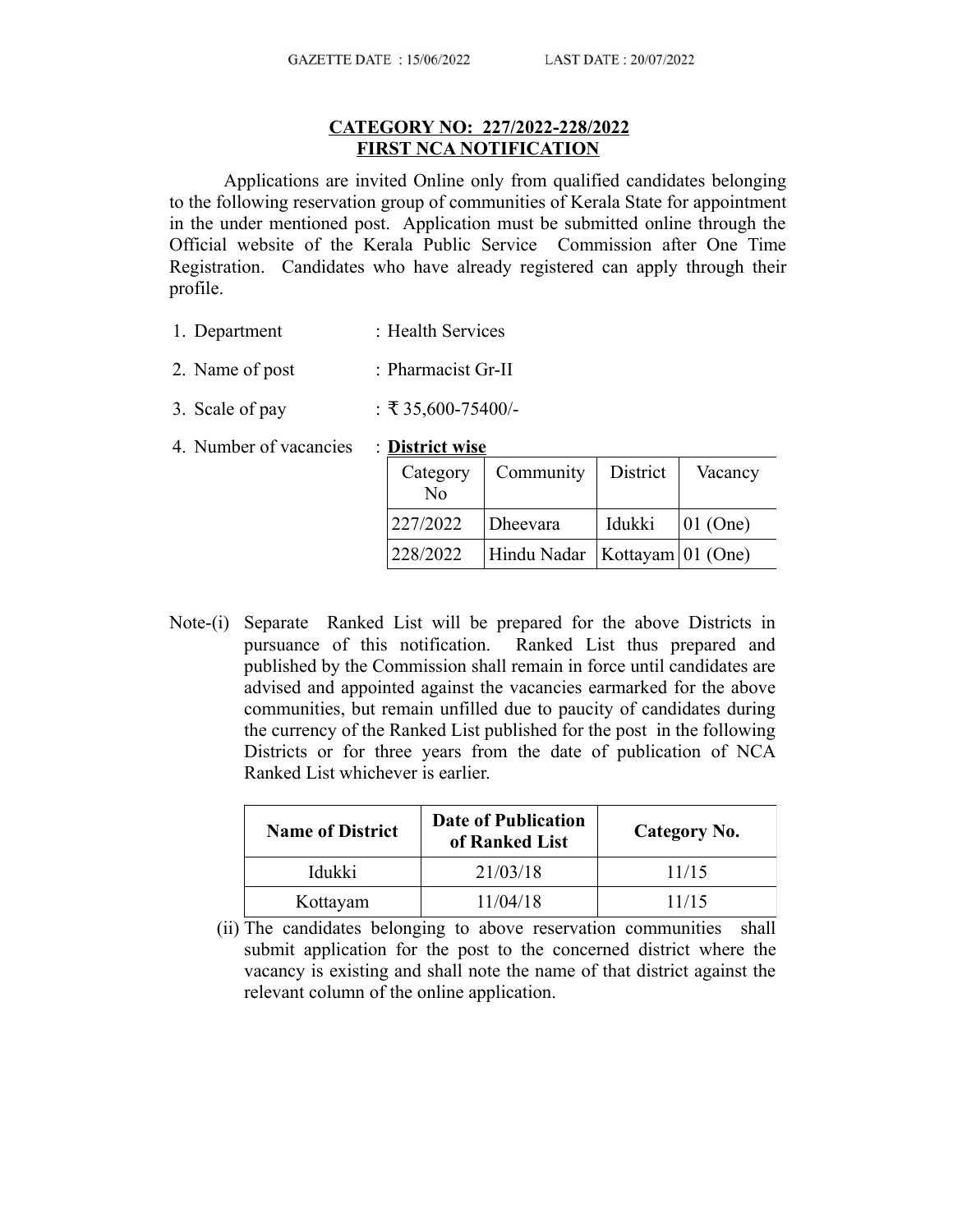- (iii)In case of change in caste/community noted in the SSLC book, candidate must claim their original caste/community in the application and shall produce Non Creamy Layer Certificate issued by the Revenue authorities and the gazette notification publishing the change of caste/community at the time of OTR verification for selection to the above post.
- (iv) The selection in pursuance of this notification will be made on a Revenue District basis, subject to the special conditions laid down in G.O (MS) No. 154/71/PD dated 27.05.1971. A candidate advised for appointment in one Revenue District from the Ranked List prepared is not eligible for transfer to another district unless he/she completes five years continuous service from the date of commencement of service in the former district. Even if transfer is allowed after five years, it will be subject to the rules in G.O (MS) No.4/61/PD, dated 2.1.1961. Candidates already in Government Service holding the same post in any one district are prohibited from applying again for this post, but they can apply to higher/lower posts when notified.
- 5 Method appointment  **:-** Direct Recruitment(From candidates belonging to Dheevara & Hindu Nadar Communities of Kerala State only). **Note**:- Applications submitted by candidates belonging to the communities other than those included in this Notification will be summarily rejected. No rejection memo will be issued to these candidates.
- 6. Age Limit 18-39. i,e Candidates born between 02.01.1983 and 01.01.2004 (both dates included) are only eligible to apply for this post. (Including the relaxation as per para 2(i) of the General Conditions)

Note :- For concessions allowed in upper age limit, subject to the condition that the maximum age limit shall in no case exceed 50 years, please see para (2) of the General Conditions under Part II of this Notification (except para  $2(i)$ ).

## 7. **Qualifications:-**

- (i) Pre-Degree/Plus Two/VHSE
- (ii) Diploma in Pharmacy(D.Pharm)
- (iii) Registration with the Kerala State Pharmacy Council.

Note:- KS&SSR Part II Rule 10 a(ii) is applicable for selection to this post. Candidate claiming equivalent qualification should produce relevant Government Orders during verification to prove that the qualification claimed is equivalent to the prescribed qualification for the post.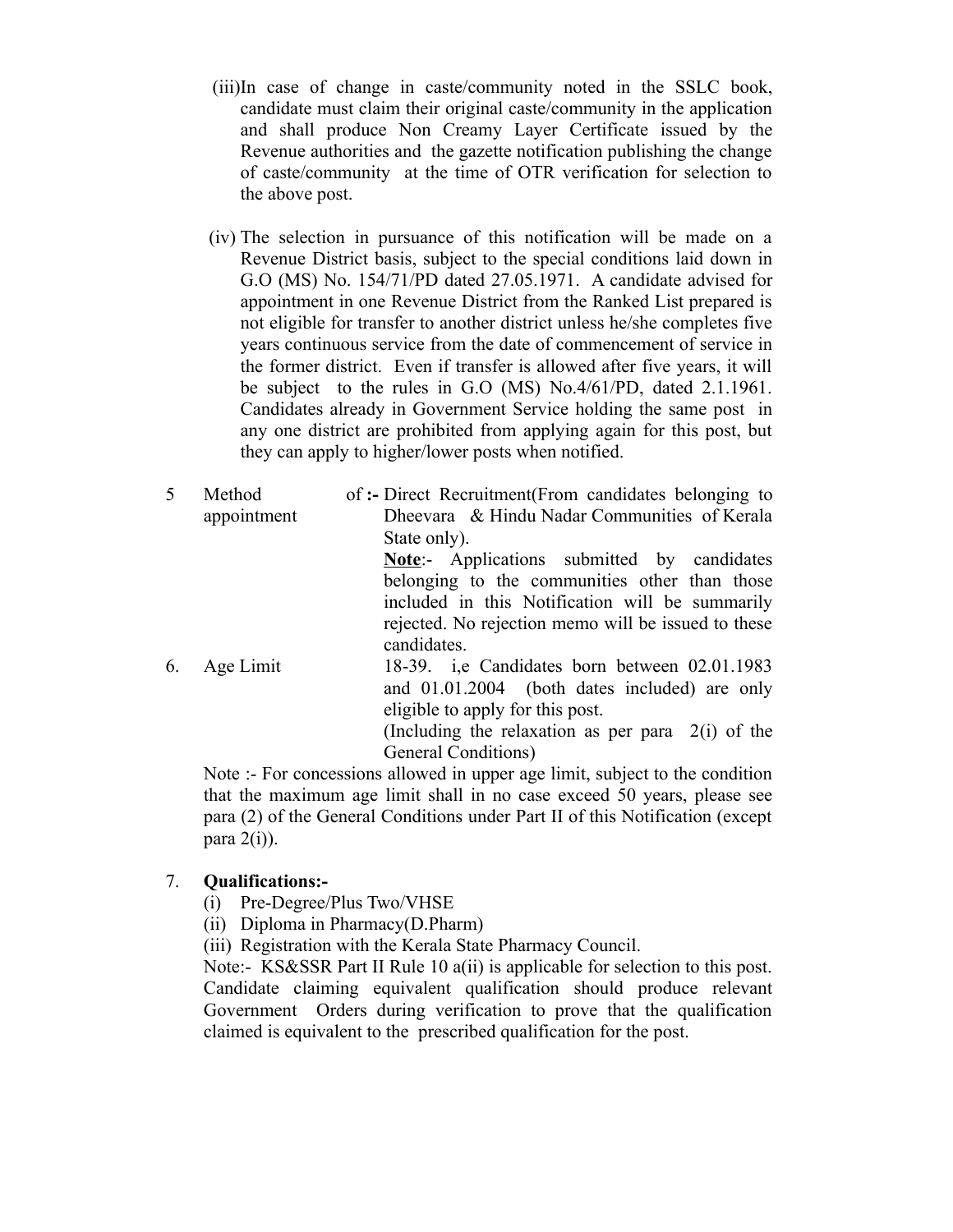8 Mode of submitting Applications :-

Candidates must register as per ONE TIME REGISTRATION with the official Website of Kerala Public Service Commission **www.keralapsc.gov.in** before applying for the post. Candidates who have already registered can apply by logging on to their profile using their User-ID and Password. Candidates must click on the **'Apply Now'** button of the respective posts in the Notification Link to apply for a post. The Photograph uploaded should be one taken after 31.12.2012. The Candidates creating new profile should upload the Photograph taken within six (6) months. Name of the candidate and the date of photograph taken should be printed legibly at the bottom portion. The photograph once uploaded meeting all requirements shall be valid for 10 years from the date of taking photograph. There is no change in other instructions regarding the uploading of photographs. No application fee is required. Candidates are responsible for the correctness of the personal information and secrecy of password. Before the final submission of the application on the profile candidates must ensure correctness of the information in their profile. They must quote the User-ID for further communication with the Commission. Application submitted is provisional and cannot be deleted or altered after submission. **Candidates are advised to keep a printout or soft copy of the online application for future reference. Candidates can take the printout of the application by clicking on the link 'My applications' in their profile. All correspondences with the Commission, regarding the application should be accompanied with the print out of the application.** The application will be summarily rejected if non-compliance with the notification is found in due course of processing. Original documents to prove qualification, experience, age, Community etc. have to be produced as and when called for.

- 9 **Last date of receipt of applications** : **20.07.2022** Wednesday upto 12 midnight.
- 10 If Written Test/OMR/Online Test is conducted as part of this selection, candidates shall submit a confirmation for writing the examination through their One Time Registration profile. Such candidates alone can generate and download the Admission Tickets in the last 15 days till the date of Test. The applications of candidates who do not submit confirmation within the stipulated period will be rejected absolutely. The periods regarding the submission of confirmation and the availability of Admission Tickets will be published in the Examination Calendar itself. Information in this regard will be given to the candidates in their respective profiles and in the mobile phone number registered in it. Candidates who have downloaded the Admission Ticket will alone be permitted to attend the examination.
- 11 Appropriate disciplinary action as per Rule 22 of KPSC Rules of Procedure,1976 shall be initiated against those candidates who submit applications with bogus claims of qualification regarding education, experience etc and submit confirmation for writing the examination,